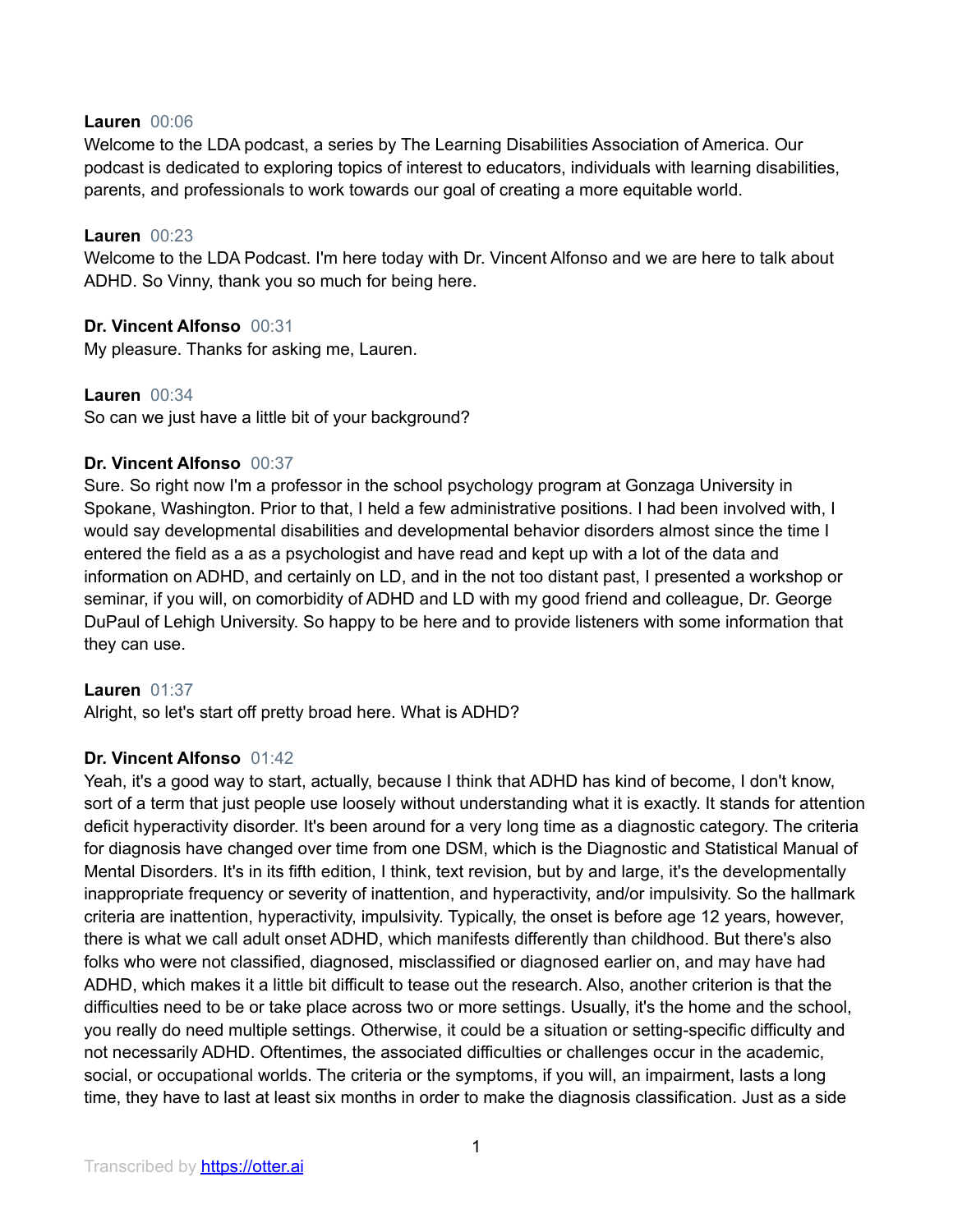note, ADHD is pretty much a lifelong challenge, if you will, but manifests itself differently over time. And then the last criterion is that it's not better accounted for by another disorder. And this is something I think is really important because, you know, we're all inattentive at times, we're all impulsive at times, or hyperactive, or we become distracted. And that could be because we're anxious or there's some kind of crisis going on, or something like that. So that's why you need to have the greater than six months across multiple settings. Just a few other notes here that I have. So there's no single cause of ADHD but there is a fair amount of research supporting a genetic base or basis to ADHD, it tends to run in families. Children with ADHD demonstrate different brain structure than those without ADHD, that comes from our neurological and neuropsychological studies that have been coming out, especially in the last, I would say the last 10 to 20 years. And also prenatal exposure to toxic substances, nicotine, alcohol, and other drugs are associated with an increased risk of ADHD.

### **Lauren** 05:24

Okay, well, and you mentioned that it can present a little bit differently in adults and children, are there different types of ADHD?

## **Dr. Vincent Alfonso** 05:31

So again, nothing simple. So the types or the subtyping has changed over time. But if you read literature, the research will oftentimes see three different types or major types of ADHD. One is an ADHD combined type. This is the most common type and it typically involves impulsivity, hyperactivity, as well as inattention and distractibility. So it's really, when people think of ADHD, I would think they oftentimes think of this one, the combined type, this overall kind of holistic disorder, or difficulty. And then there is impulsive hyperactivity. So that's more of the movement type, or the behavior that teachers and parents oftentimes discuss or talk about, because the kids are not sitting in their seats, they're dropping things from their desks, they're completely disorganized, blurt out answers, all those kinds of things. And the inattentive and distractible type, that's the third type, that's typically associated with inattention and distractibility. So you don't see the hyperactivity or impulsivity as much, but you see, sort of drifting off into space, not paying attention and ability to sustain attention, that kids, children, students, are distracted by outside noises by other students in the room, that kind of thing. So, it's just really important to understand the developmental progression of the disorder. And I'll talk a little bit more about that in a few moments. But I worked in a preschool for many years, a preschool with children with special needs, and trying to tease out like, when a student or young person had a challenge or difficulty that was consistent with ADHD versus just normal development. I used to kind of do teacher consultation, and I'm like, these children are three years old, they're not supposed to be paying attention. So the developmental progression and developmental nature of human beings needs to be kept in mind, I think at all times.

## **Lauren** 08:08

Definitely. So what are some, either accommodations or treatments that people can use to help with ADHD?

## **Dr. Vincent Alfonso** 08:16

Sure, so I think, pretty much hands down the combination of stimulant medication, sometimes called pharmacotherapy, and some kind of behavior management technique. The combination is clearly the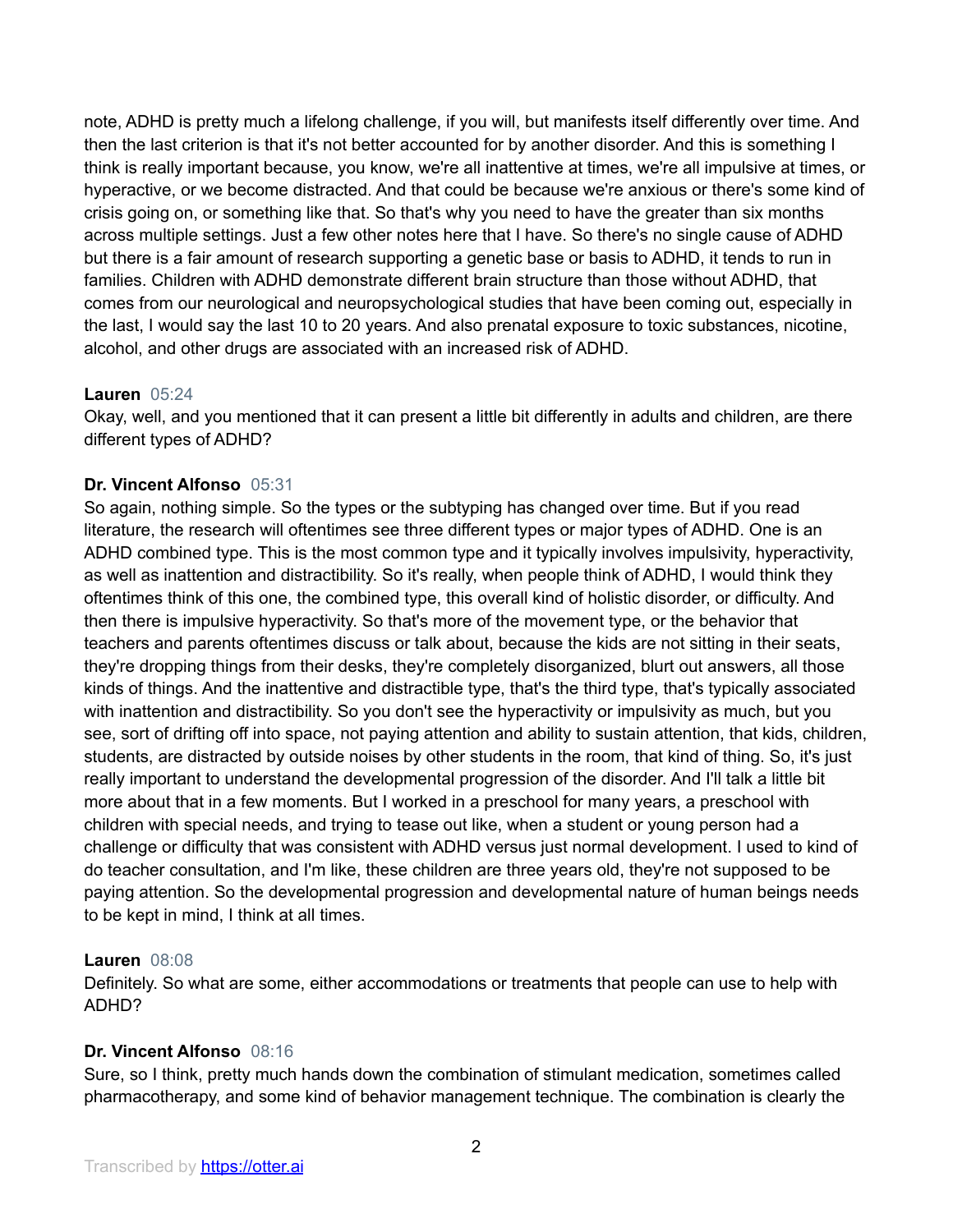leading treatment, especially for school age individuals. There's also, when there is comorbidity, and we'll talk about that too, momentarily, sometimes it's best to target the academic skill deficits and the challenging behaviors at the same time. Because in that situation, that's the highest probability for improvement in the academic and behavior domains. The disadvantage is that it requires a lot of resources, intensive intervention. And then the more, I don't know, intricate the intervention, the greater the possibility of treatment infidelity, in other words, that we're not following the regimen. But you certainly could target behaviors solely or academic skills solely. There will be some generalized effect in the other domain. But I happen to think that if we can provide interventions on the academic side and the behavioral side at the same time, with fidelity and in cooperation with families, this is for school age, of course, then I think the prognosis is pretty good. Also, the prognosis for children with ADHD is better when they have average or better intelligence, they have good reading skills, and they have supportive, nurturing families or caretakers, and that their behavior is not aggressive, and that they have some typically developing peers. That's not always the case. And I know later in the podcast I'll talk about who might be at risk from different demographics.

### **Lauren** 10:34

Definitely. Well, and that leads right into my next question, which is, how common is it to have both a learning disability and ADHD?

### **Dr. Vincent Alfonso** 10:41

Yeah, so, I wish I could be very specific, but in the studies that we've looked at the median range is from about 30-31% in one study in samples between 1978-1993. And then in another study it was 38.2%. And looking at samples from 1982-1993, and 2001-2011, the median was 47%. The ranges are all over the place. And part of that is just due to difficulties and changing diagnostic criteria, the definitions of primarily, I guess, ADHD. The definition of LD hasn't changed very much, the federal definition but of course, states interpret the definition of LD differently, and they certainly are engaged in multiple methods of identification. So you have this wide range. I think everybody, however, agrees that it is common for school age students to have ADHD and some type of learning disability. And that is a big challenge for teachers and parents, certainly, and then also siblings, other students in the classroom, and so on. And the reason for this high comorbidity, reasons I should say, is that there's probably a shared genetic predisposition and underlying neurophysiology for ADHD and LD. Also students like K-12, may acquire academic skill deficits because of the ADHD behavior. So they're not paying attention, they're hyperactive. And those behaviors interfere with learning. So they may also then have academic difficulties that eventually manifest as a learning disability. Also, students with LD may exhibit ADHD behaviors because they cannot understand the subject matter. Or they're not motivated to learn because they have a learning problem, challenge or disability. So they wander off, they drift, they're not paying attention. So then they may exhibit the ADHD symptoms. But I would say, from my read, that the main reason for high comorbidity is there's probably an underlying neural substrate that accounts for the two disorders.

### **Lauren** 13:37

That's good to keep in mind, especially if somebody is only diagnosed with one, to look out for the other. So you touched on this a little bit, but can ADHD affect an individual with learning disabilities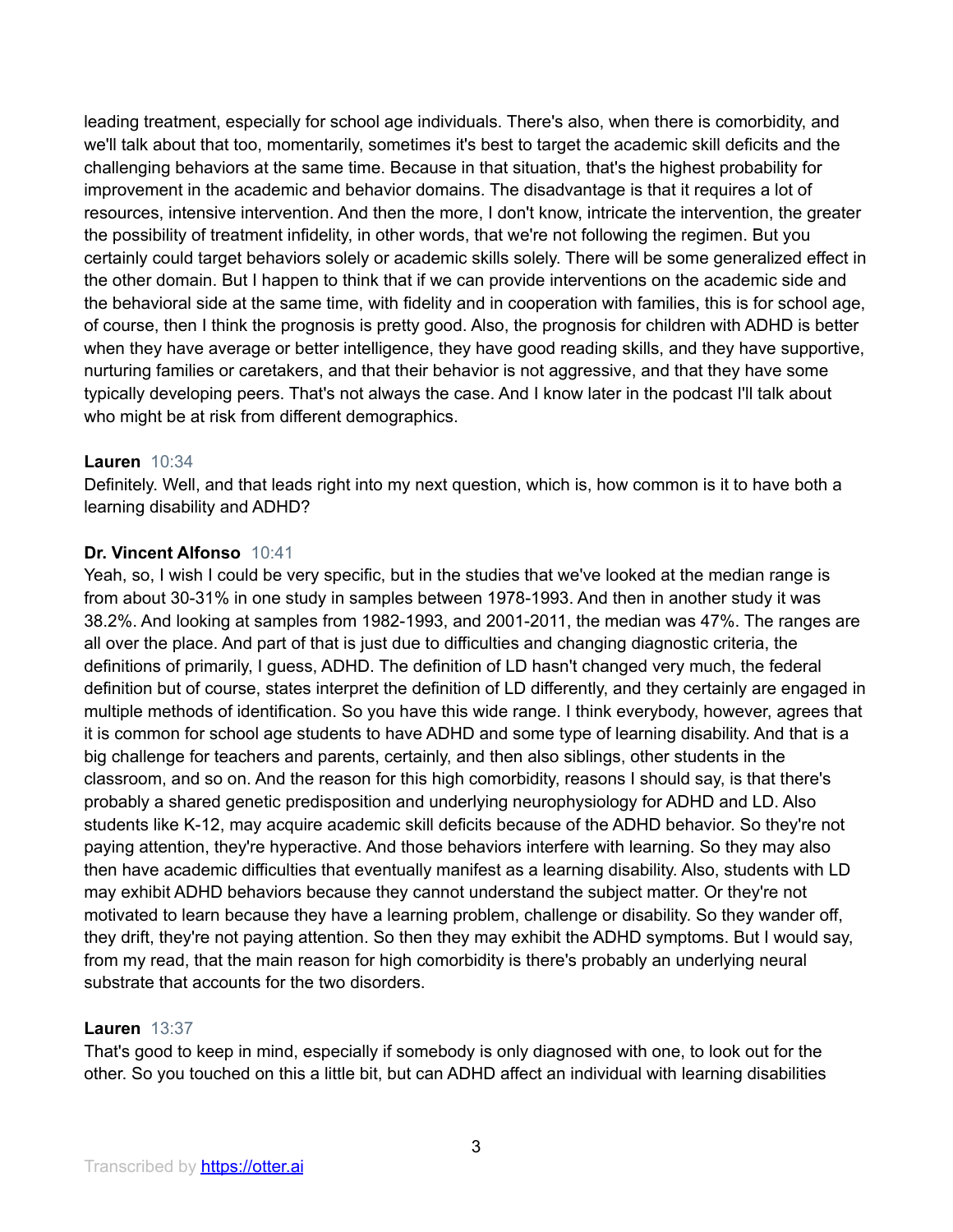differently than somebody who doesn't have a learning disability? Or is it just pretty much the same across the board?

## **Dr. Vincent Alfonso** 13:56

Yeah, this is a great question. I think that within many disorders, disabilities, whether it's intellectual disability, learning disability, ADHD, I think the main rule of thumb is individual differences and that each of these disorders is on a continuum. And we need to keep that in mind. So it's very difficult to isolate or pin down the two prevalence rates, given the limitations of our diagnostic systems, and the fact that there is high comorbidity. So, it just makes it especially challenging to do differential diagnosis and also to determine if the comorbidity exists. Pure ADHD is rare. ADHD typically has comorbidity with other disorders. Of course, we're talking about learning disorders or learning disabilities, but it can also occur with other behavior disorders. It can also co-occur with anxiety, depression, and so on. As you can imagine, there's also long term deleterious effects. This is comorbid ADHD, long term deleterious effects on academic, social, and behavioral functioning. And so, again, it's very challenging. You have to be very skilled and very knowledgeable in each disorder in order to do a good differential diagnosis or to say that the two disorders are coexisting, which is comorbidity. There's significantly lower report card grades and academic achievements throughout schooling. Children or students with ADHD, when they enter elementary school, they're behind their peers in reading and math, and the academic performance deficits continue through high school and into college. So there are these long term effects. And I think it's pretty difficult to say that students, children or even adults who have ADHD and a learning disability, that they look just like this. I think that there's a lot of individual differences there. And I would probably say that having each disorder, having that comorbidity, is more challenging for everybody involved than to have either one or the other.

## **Lauren** 16:47

So, what are some of the signs of ADHD that you would be looking for, to be able to sort of tease out that diagnosis? And are the signs, I mean, they're probably different in children than adults.

## **Dr. Vincent Alfonso** 16:59

They are different. And so a lot more attention has been given to adult onset ADHD or adults with ADHD than in the past, and I can't really explain that. Probably socio-cultural and economic reasons for it, but it's a developmental progression. So for kids and students, let's just say K-12, overactivity decreases with age and becomes more of a restlessness. So you'd see more of a restlessness with adults also, as age increases, the risk for mood disorders increases. So anxiety, depression, and so on, either directly or indirectly result of the ADHD. Many adults who had ADHD when they were younger continue to show some symptoms, it doesn't go away. It's really a lifelong disorder, ADHD is, and we know that LD, especially in the severity, those who have severe learning disability or disabilities, those are lifelong as well. So when you have this comorbid ADHD and LD, and if each is rather intense, that's going to be tough, it's going to be difficult. It's not impossible to treat, not impossible to ameliorate the symptoms. But there's going to be some challenges that continue throughout the lifespan.

## **Dr. Vincent Alfonso** 18:45

So children who grew up with it, so they've been diagnosed, classified in their school age years, are more adversely affected in the educational careers than clinic-referred to adults with ADHD. So in other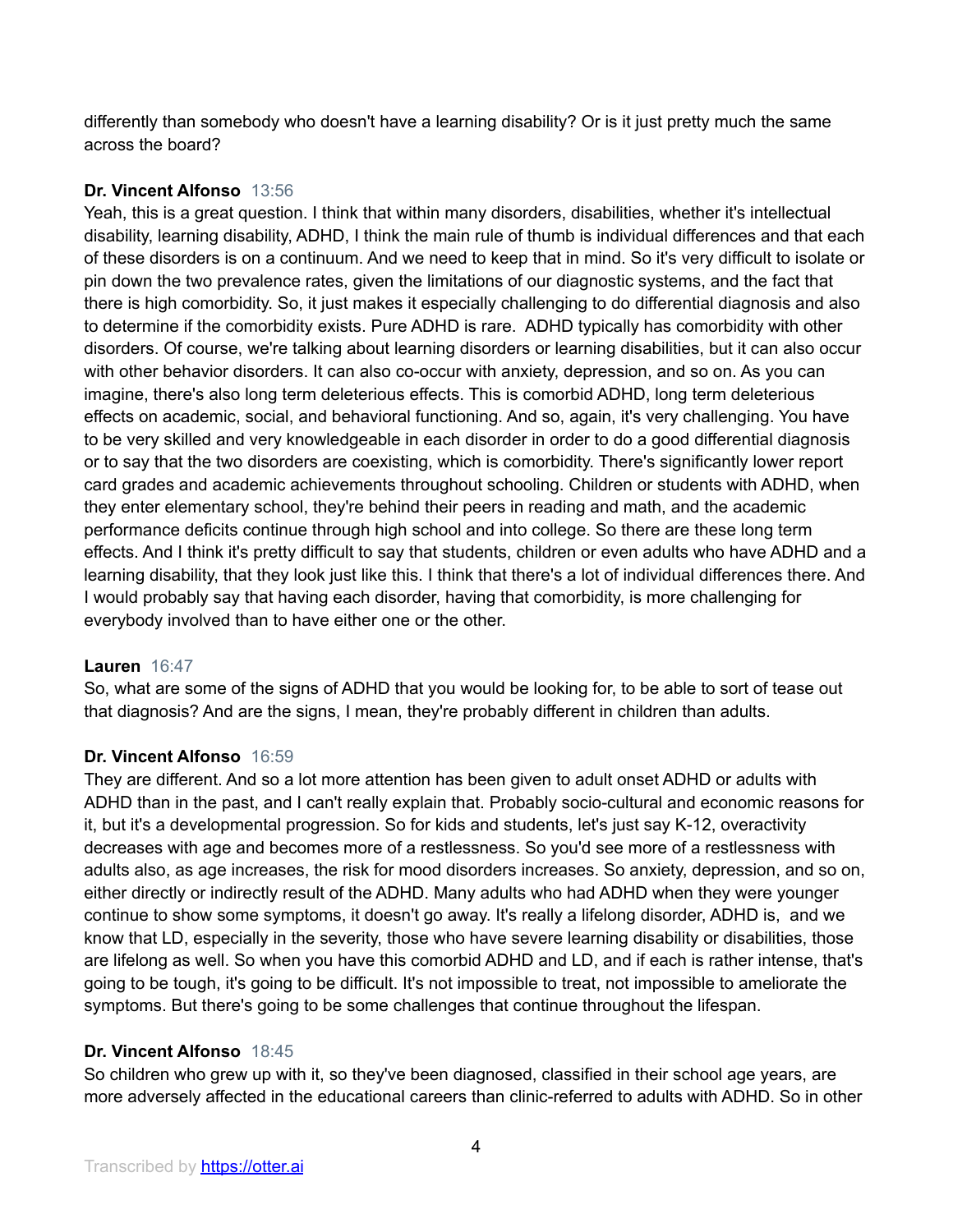words, they had ADHD when they were younger, they have more adverse effects in their educational careers. Adults with ADHD, in other words, adult onset compared to children or students who had ADHD in their younger years, are less clinically impaired. They have higher intellectual levels, less achievement difficulties, higher graduation rates and are more likely to attend college. So what I'm trying to express here is that if you had ADHD in your school age years, and it will continue in the adult years, typically you're going to have some more difficulties in the adult years, as opposed to if you've just had adult onset. But adult onset or students who were diagnosed early on in their school year, they're rated lower in occupational functioning and occupational success earned income. If you grow up as a child or student with ADHD it's typically lower job status, fewer current working hours per week, they're absent from work, they have more time away from work than folks who do not have ADHD. Children and adults with ADHD tend to have more negative communication styles, less positivity during conflict resolution. Adults with ADHD, again, whether it's adult onset or not, report less satisfaction in their relationships, marital relationships, partner relationships. So although there's a lack of clarity on ADHD and divorce, you can imagine that if there are financial challenges and work challenges, and interpersonal relationship difficulties, they may indeed affect the marital or the partner relationship. And so there seems to be some evidence that adults with ADHD have a higher prevalence rate of divorce, but the verdict is kind of still out on that. Again, I've talked about financial management problems, impulsive buying, use excessive use of credit cards, lower credit ratings, and so on, because of the impulsivity, because of the hyperactivity or the inattention or not paying attention to prices and pricing, and so on, and so forth. So there are several associated difficulties in adulthood that aren't present in school aged years simply because an eight year old doesn't have a credit card and is not married. But I have friends who clearly say that they're adults with ADHD, and they're highly successful. And that's a point that I will bring up in a little while too. But for now, I just want to say that many folks with ADHD, adults with ADHD, are successful. They do do well. I'll talk a little bit more about that momentarily.

### **Lauren** 22:20

Well, I just had a question about onset ADHD. So is that when you're diagnosed, sort of later in life? And does that mean that you've always had the ADHD? Or can it come on later?

### **Dr. Vincent Alfonso** 22:31

That's a great question. So I think both. I think that there are individuals who were not classified or diagnosed early on and they were able to accommodate or somehow get by in school, or it was on the less severe end of the continuum, and now they're in the work world. And we live in a very high tech society, which requires a lot of attention and so on. And so they may be having an effect, but there is data too that adult onset wasn't present earlier on. I don't happen to know a super amount about that. But I do know that's the language we use, adult onset of ADHD. Whether it was misdiagnosed, misclassified, or it just happens in adult life, which is contrary to the diagnostic criteria of onset, early age onset, but here's what we know. If you're showing those behaviors, demonstrating those behaviors, we would be remiss not to diagnose or classify ADHD in adulthood, even if we're not sure about childhood.

### **Lauren** 24:04

Right. Okay, that makes sense. Well, speaking of diagnosis, can it be harder for certain demographics to get an ADHD diagnosis?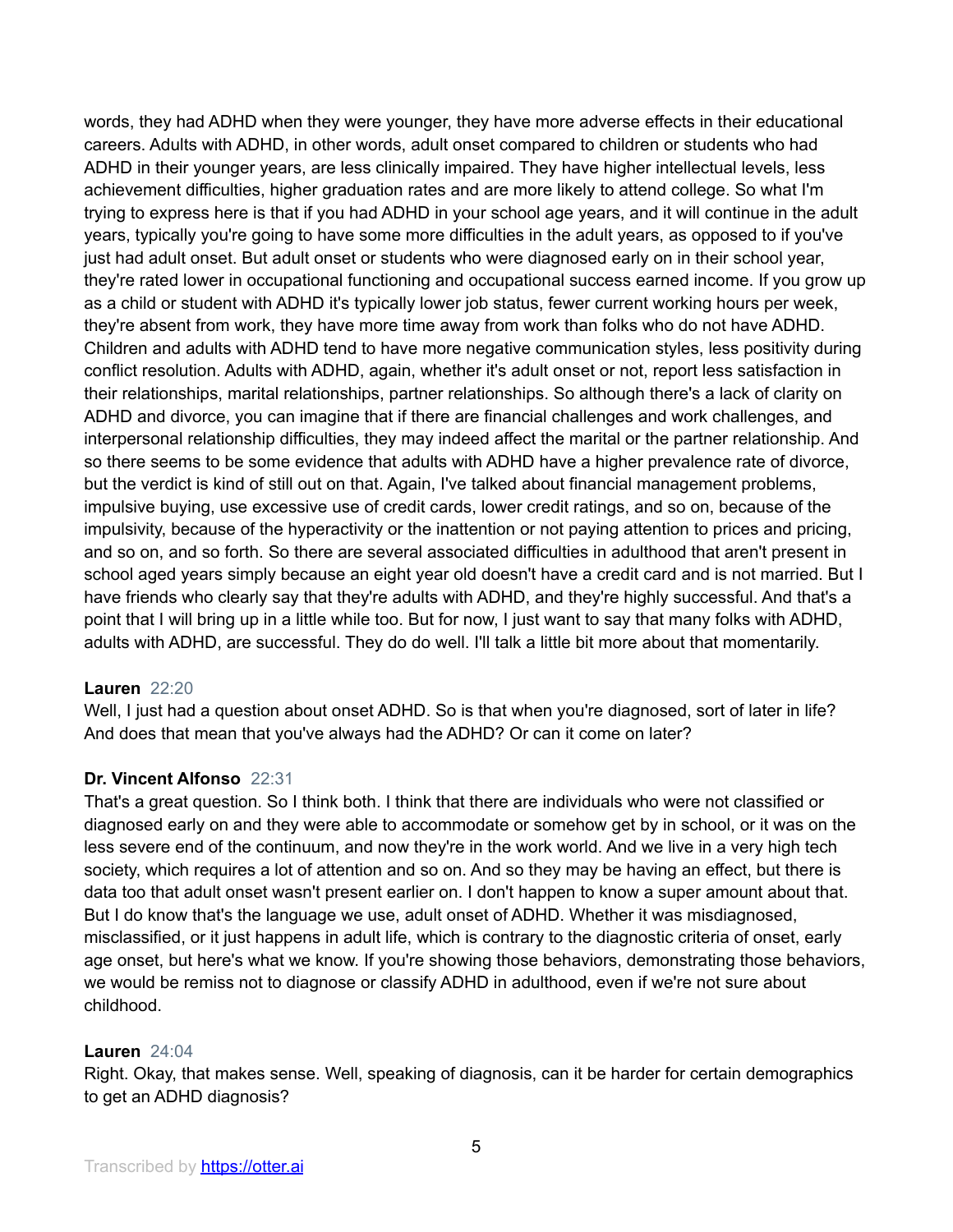### **Dr. Vincent Alfonso** 24:13

So I struggled with this question a little bit, but I gave it some thought, looked up some research, and so on. So there is some evidence that ADHD behaviors tend to be exacerbated in children with chronic illnesses, intermittent hearing losses, substance abuse problems, and in neurological problems. Also, boys with ADHD tend to display more aggressive and oppositional behaviors while girls, again, tend to demonstrate greater intellectual impairment, less hyperactivity, and lower rates of externalizing behaviors. So that's just a little bit of data on some differences across people. It is common for children with ADHD to experience a more negative family environment than children without ADHD. So that leads to more challenges and more difficulties. Also increased risk for ADHD is associated with lower socioeconomic status, foster care placement, larger family sizes, marital discord, poor communication and problem solving among family members, maternal psychopathology, and paternal antisocial tendencies. So I don't know that it's a lot harder. I think that there are folks from certain backgrounds and environmental stressors, just like with many other disorders, who are more prone or have a proclivity towards ADHD, and probably LD in the comorbidity. But given the neurological substrates and foundation and the genetic component, that's very strong, I don't really know that if you're of a certain racial or ethnic background or language background, that you're more prone, less prone to be classified or diagnosed as ADHD. I would think that, again, anyone doing an evaluation of a student who is suspected of having ADHD has to do a very, very thorough assessment and evaluation, including cultural and linguistic factors and so on, which may impact one's interpretation of functioning. So, yeah, I hope you're all getting the point that it's not easy. But there are, I think, the more severe the behavior problems, the kind of easier it is to maybe determine ADHD. Same thing with LD, right, the more severe it is, the kind of easier it is to pick up. It's really, when you get talking about folks who have more subtle kinds of behavior, or the behavior isn't so intense and not as pervasive, then it becomes questionable and difficult. And that also then impacts the comorbidity rates and the research on interventions. But I will say this, that those who work with students suspected of ADHD or LD, and those who are very familiar with each of those disorders, I think those are the folks you want to really have your evaluations conducted by very knowledgeable, competent experienced people, because they do have that experience. And not that they can just look at somebody and make a decision, but they have a lot of data, a lot of local norms, and it's their area of expertise. And I think that it's really incumbent to go to somebody who's got that knowledge base.

## **Lauren** 28:32

Definitely. So have you come across any common ADHD myths that you think need to be cleared up?

### **Dr. Vincent Alfonso** 28:39

Yes! So contrary to some people's thinking, food additives, sugar, or fluorescent lighting do not cause ADHD. I'm not sure you want to give a lot of sugar to a student who is hyperactive or impulsive, but it doesn't cause the disorder. I think another one is that individuals can control their behavior without interventions, like they're engaged in bad behavior or something. No, it's very clearly a self regulatory disorder. And that has its roots in their neurobiology and probably has that genetic predisposition. So it's not like they're just choosing to misbehave or that they can control it. And of course, the more severe the more difficult it is to control, so now interventions are required if there's going to be any kind of amelioration or alleviation of the symptoms. Another myth is that ADHD goes away. Now we've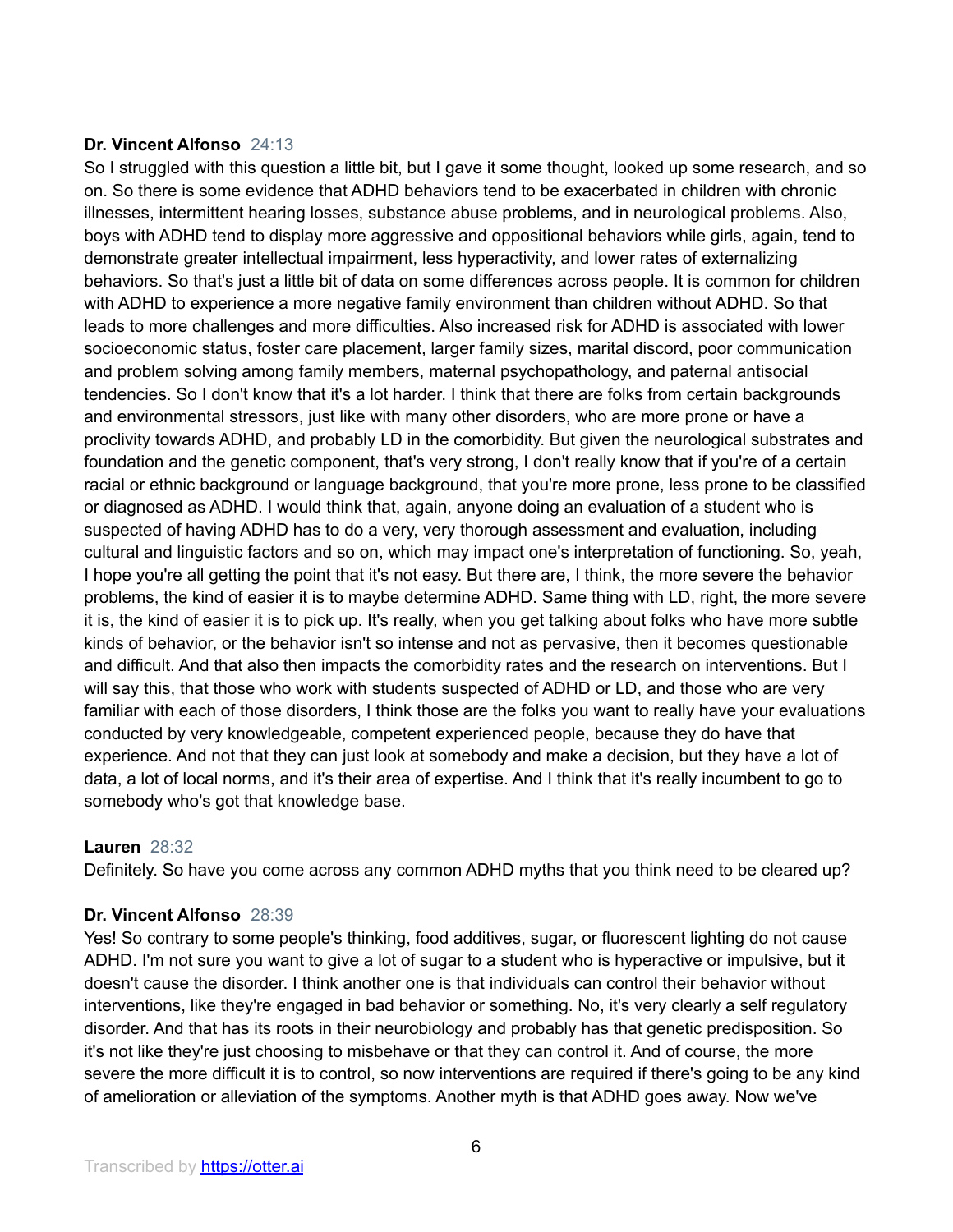already talked about it really doesn't go away. It's a lifelong disorder, if you will, or presents lifelong challenges and those challenges change over time. And again, depending on the severity, that will also have an impact later in life as to what are the challenges that come up because of it. Stimulant medication makes everything better...It certainly doesn't. I think it's fair to say that when it comes to psychopharmacology for children or students K-12, that we have the largest database, research basis, on stimulant medication, as opposed to, let's say, medication for anxiety or depression. I mean, we just have a real good handle on these medications, and they are very good. They don't necessarily teach students with learning problems or anything, but what they do do is make them more ready to learn, help them be more ready to learn. What's interesting is, kids, self sufficient students or children, they know their medication regimens, they know when they need it, and so on and so forth. And they also know when they're not on it, so they're very savvy about their medication regimen. And I am not a big fan of pharmacotherapy for K 12. But when it's needed, it's necessary, and it's helpful. And there are these positive side effects, like they're able to pay more attention, they have fewer behavior problems, I think, then I think it's good. I also think that you have to have a physician or what would I would call a pediatric neurologist or neuropsychologist who understands the impact or influence of medication on our younger folks in our world. So I think the other thing is, as I mentioned earlier about all individuals with ADHD are doomed, they certainly are not. As with most disorders, disabilities, the earlier we intervene, the better. And so it really is a good idea, even if a parent or a teacher is unsure as to what's happening but if there's, you know, a five year old who can't sit still is falling out of the chair, hitting other kids bothering, nudging fidgeting, all those kinds of things, where the teacher keeps having to call the student's name, because the student's not paying attention, it's definitely worth taking a look at because, again, early intervention is the way to go. It's the same thing with learning disabilities, the earlier we intervene the better because we want to change the path that they're on, we want to make it a positive trajectory, not a flat one, and certainly not a negative one where they become worse. So I'm all for screening, early screening, sometimes called tier one, universal screening for learning and behavior problems. I'm very passionate about that early screening, and there are definitely ways that we can do it efficiently, financially responsible, and then also be very helpful for those individuals. So those are some of the myths that need to be cleared up.

#### **Lauren** 33:36

Well, then on the other end of the spectrum, from early intervention back to adults, if they believe that they have ADHD, What should their steps be? Is there a benefit to getting an ADHD diagnosis even when you're an adult?

### **Dr. Vincent Alfonso** 33:48

Absolutely, I think obtaining a comprehensive assessment and evaluation hands down again, someone who specializes in ADHD, somebody who, especially here with adult ADHD, I think consulting with professionals is really important. So maybe consulting with one's physician or general practitioner at first, just to have the conversation going and discussion. I think to also have to talk with family members and get a sense of, what do you think, what are you seeing, do you think I do this, or are you seeing signs that you didn't see before, something along those lines. But I think, without an evaluation, and it needs to be comprehensive, I think you're not going to know. I think that the benefit, this is for students as well, especially middle school high schoolers, going through that experience, they learn a lot about themselves, so they can become their own self care individual and I think it's really important for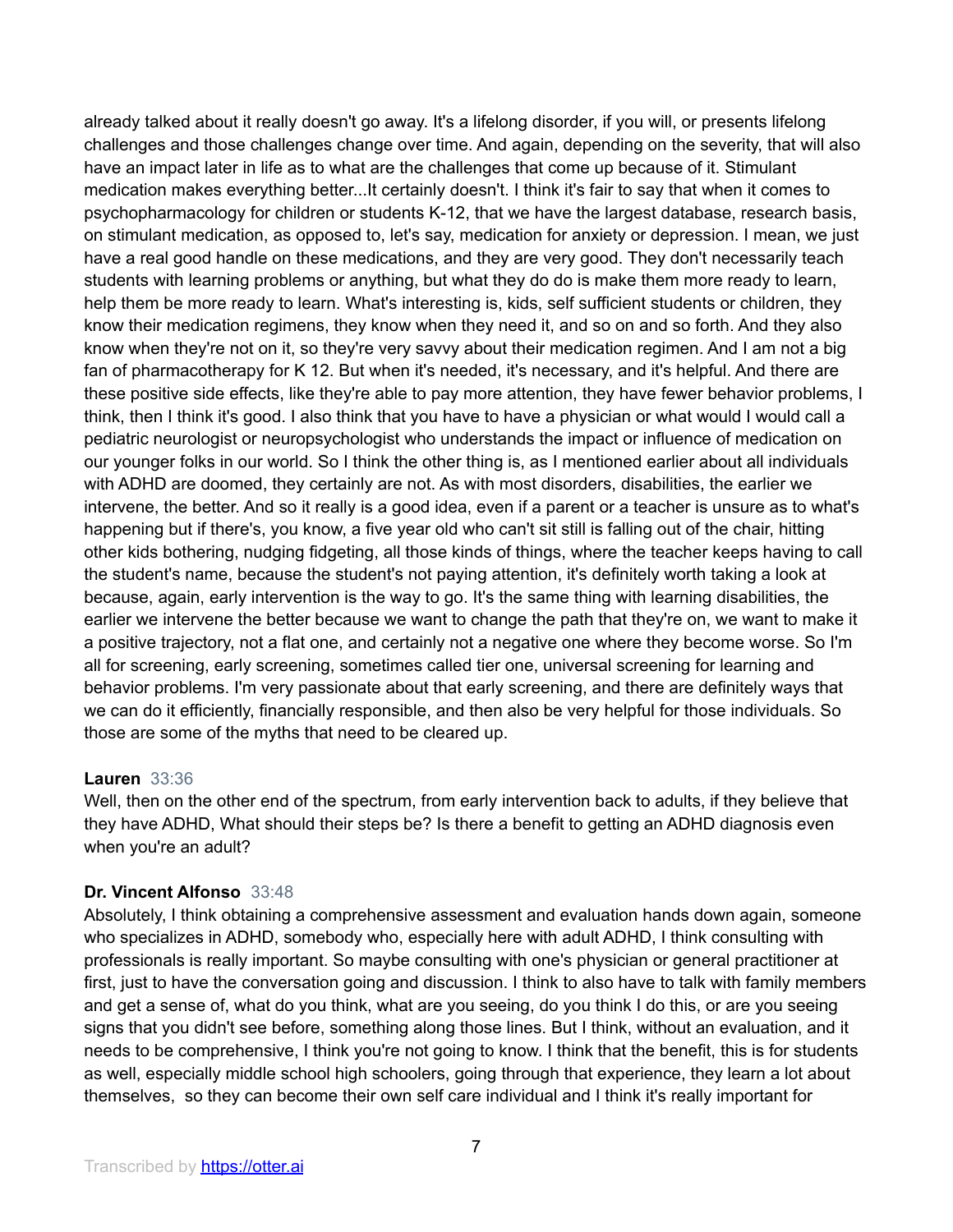people to know what's going on with them. And I think that that actually could be part of the intervention. And then the benefit of getting or having a diagnosis is that these folks probably know, or probably thought that they had it for a long time. So now it's like, okay, now I know. Also other people in their lives may understand them better and have more patience. So it may improve interpersonal relationships. Also talking to their employer might have some benefits as well, once they learn that they have ADHD. And they can just prepare better for new work, new jobs, new relationships, and so on. So I think there's a lot of benefits to being diagnosed correctly, even if it's an adult. Definitely.

### **Lauren** 36:07

Well, and then my last question here, tell me if I'm wrong, but I think there might be some controversy around ADHD and it as a diagnosis as sort of being like a fad diagnosis that, you know, every kid has ADHD? What are your thoughts on that? And do you think that the controversy has passed? Or is it still ongoing?

### **Dr. Vincent Alfonso** 36:28

Yeah. So you know, no doubt that in my mind anyway, that it was kind of a fad diagnosis, or it was the diagnosis du jour, the diagnosis of the day. I don't know my French and all that. But I think that was very common and it was, again, like, three year olds who wouldn't sit still during circle time. And I'm like, because I worked in preschools, and I'm like, why would you expect a three year old to be like, still or paying attention? I would be worried if that was happening. And if the opposite was happening, if they were just quiet and everything, because then I would think that might be some effective difficulty. But I don't know if ADHD was, quote, unquote, 'overdiagnosed' or 'over-applied' or whatever. But it certainly was, I hate to say it, but like an in vogue classification/disorder, I think it's been replaced with autism spectrum disorder. That's a conversation topic for another podcast, because I think that's become sort of the diagnosis du jour. And there are some studies and some very good thought pieces, like articles on why there may be, because there's this like thinking or socio cultural phenomenon that autism spectrum disorders in such a high increase in the incidence rate, there's some evidence that that might not be the case. So anyway, I think that ASD, autism spectrum disorder, has kind of replaced ADHD in a way as a fad diagnosis. I don't think it pertains to ADHD anymore, but it is a serious behavior disorder needs to be studied for years to come. The negative effects on individuals, families, friends, and society can be great. So whether a fad or not, this disorder, or maybe it's a set of disorders, need to be taken seriously, addressed, and understood. And I think, again, kind of my final thoughts, when we do universal screening, early intervention, and so on, for any kind of developmental challenge, I think then we have a better chance for those individuals to live happy, independent, autonomous lives, but I think that also has a positive effect on our society as a whole, right? So it's kind of like the same thing with many, many disorders, and many physical disorders and medical conditions have behavioral roots. And whether it's alcohol, smoking, eating, and those can largely be controlled. ADHD and LD, cannot really be stopped from occurring, but the earlier we intervene, then the less likely that they're going to have great challenges later on, and increased probability that they're going to be good contributors to society.

### **Lauren** 40:11

Definitely. Well, I think that's a good note to end on. So Vinny thanks so much for being here for sharing your expertise.